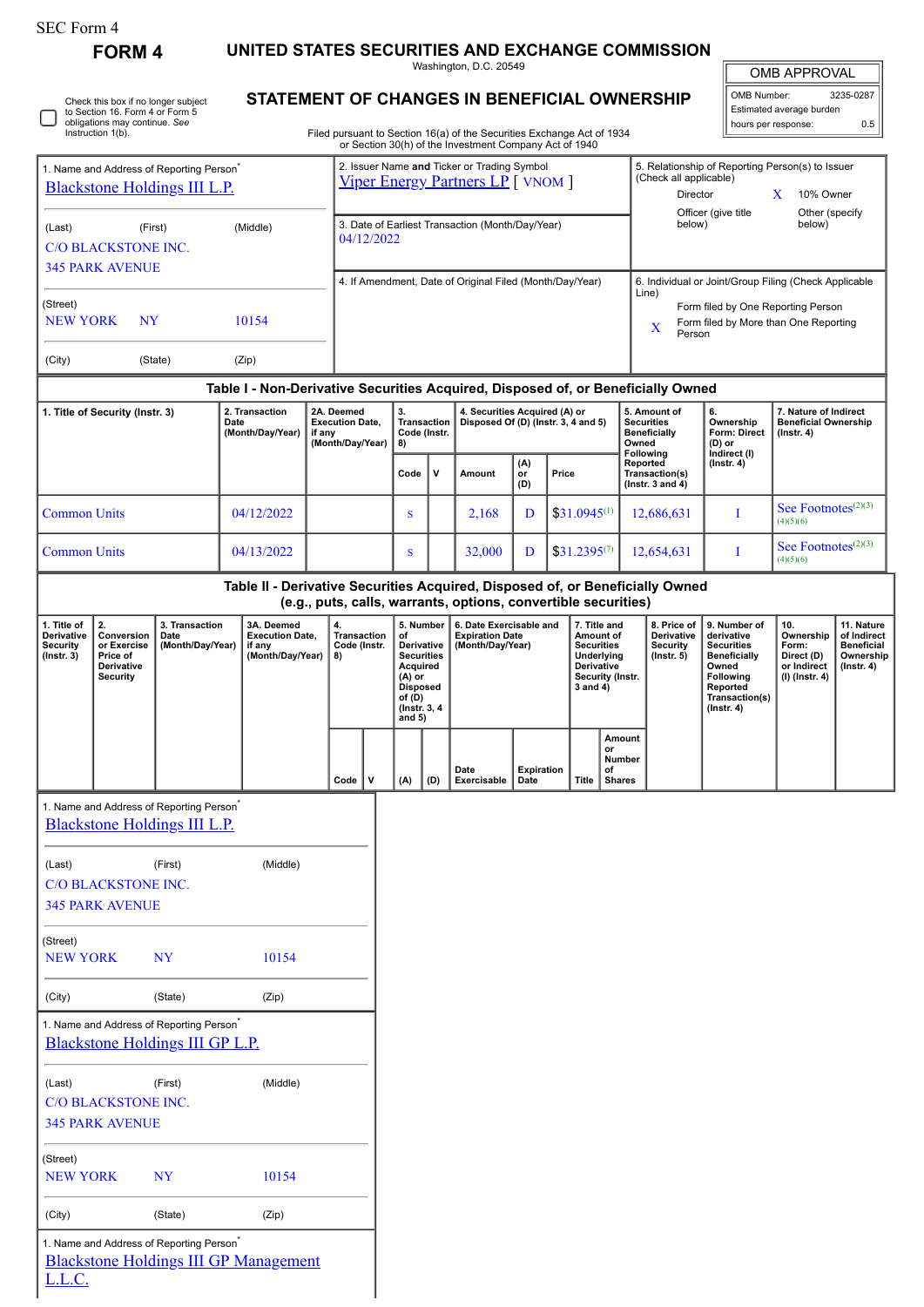| (Last)                                               | (First)                     | (Middle) |  |
|------------------------------------------------------|-----------------------------|----------|--|
| <b>C/O BLACKSTONE INC.</b>                           |                             |          |  |
| <b>345 PARK AVENUE</b>                               |                             |          |  |
| (Street)                                             |                             |          |  |
| <b>NEW YORK</b>                                      | <b>NY</b>                   | 10154    |  |
| (City)                                               | (State)                     | (Zip)    |  |
| 1. Name and Address of Reporting Person <sup>*</sup> |                             |          |  |
| <b>Blackstone Inc.</b>                               |                             |          |  |
| (Last)                                               | (First)                     | (Middle) |  |
| <b>345 PARK AVENUE</b>                               |                             |          |  |
| (Street)                                             |                             |          |  |
| <b>NEW YORK</b>                                      | <b>NY</b>                   | 10154    |  |
| (City)                                               | (State)                     | (Zip)    |  |
| 1. Name and Address of Reporting Person <sup>*</sup> |                             |          |  |
| Blackstone Group Management L.L.C.                   |                             |          |  |
| (Last)                                               | (First)                     | (Middle) |  |
| C/O BLACKSTONE INC.                                  |                             |          |  |
| <b>345 PARK AVENUE</b>                               |                             |          |  |
| (Street)                                             |                             |          |  |
| <b>NEW YORK</b>                                      | <b>NY</b>                   | 10154    |  |
| (City)                                               | (State)                     | (Zip)    |  |
| 1. Name and Address of Reporting Person <sup>®</sup> |                             |          |  |
|                                                      | <b>SCHWARZMAN STEPHEN A</b> |          |  |
| (Last)                                               | (First)                     | (Middle) |  |
| <b>C/O BLACKSTONE INC.</b>                           |                             |          |  |
| <b>345 PARK AVENUE</b>                               |                             |          |  |
| (Street)                                             |                             |          |  |
| <b>NEW YORK</b>                                      | <b>NY</b>                   | 10154    |  |
| (City)                                               | (State)                     | (Zip)    |  |

## **Explanation of Responses:**

1. The price reported in Column 4 is a weighted average price. These common units ("Common Units") representing limited partner interests in Viper Energy Partners LP (the "Issuer") were sold in multiple transactions ranging from \$31.01 to \$31.16, inclusive. The Reporting Persons undertake to provide to the Issuer, any security holder of the Issuer, or the staff of the Securities and Exchange Commission, upon requ

2. Reflects Common Units held directly by BX Guidon Topco LLC, a Delaware limited liability company ("BX Guidon Topco"). The controlling membership interests of BX Guidon Topco are held by<br>Blackstone Management Associates EMA II L.L.C. is the sole member of Blackstone Energy Management Associates II L.L.C. Blackstone Holdings III L.P. is the managing member of each of BMA VI L.L.C. and Blackstone EMA II L.L.C. Blackstone Holdings III GP L.P. is the general partner of Blackstone Holdings III L.P. Blackstone Holdings III GP Management L.L.C. is the general partner of Blackstone Holdings III GP L.P. 3. (continued from footnote 2) Blackstone Inc. ("Blackstone") is the sole member of Blackstone Holdings III GP Management L.L.C. The sole holder of the Series II preferred stock of Blackstone is

Blackstone Group Management L.L.C. Blackstone Group Management L.L.C. is wholly-owned by Blackstone's senior managing directors and controlled by its founder, Stephen A. Schwarzman.

4. Information with respect to each of the Reporting Persons is given solely by such Reporting Person, and no Reporting Person has responsibility for the accuracy or completeness of information supplied by another Reporting Person.

5. Each of the Reporting Persons (other than to the extent it directly holds securities reported herein) disclaims beneficial ownership of the securities held by the other Reporting Persons, except to the extent of such Reporting Person's pecuniary interest therein, and, pursuant to Rule 16a-1(a)(4) under the Securities Exchange Act of 1934 (the "Exchange Act"), each of the Reporting Persons (other than the Reporting Person to the extent it directly holds securities reported herein) states that the inclusion of these securities in this report shall not be deemed an admission of beneficial ownership of all of the securities reported herein for purposes of Section 16 of the Exchange Act or for any other purpose.

6. Due to the limitations of the electronic filing system certain Reporting Persons are filing a separate Form 4.

7. The price reported in Column 4 is a weighted average price. These Common Units representing limited partner interests in the Issuer were sold in multiple transactions ranging from \$31.03 to \$31.38, inclusive. The Reporting Persons undertake to provide to the Issuer, any security holder of the Issuer, or the staff of the Securities and Exchange Commission, upon request, full information regarding the number of Common Units sold at each separate price in the range set forth in this footnote.

**Remarks:**

Form 2 of 2

BLACKSTONE HOLDINGS III L.P., By: Blackstone Holdings III GP L.P., its general partner, By: Blackstone Holdings III GP Management L.L.C., its general partner, By: /s/ Tabea Hsi, Name: Tabea Hsi, Title: **Senior Managing Director** 04/14/2022 BLACKSTONE HOLDINGS 04/14/2022